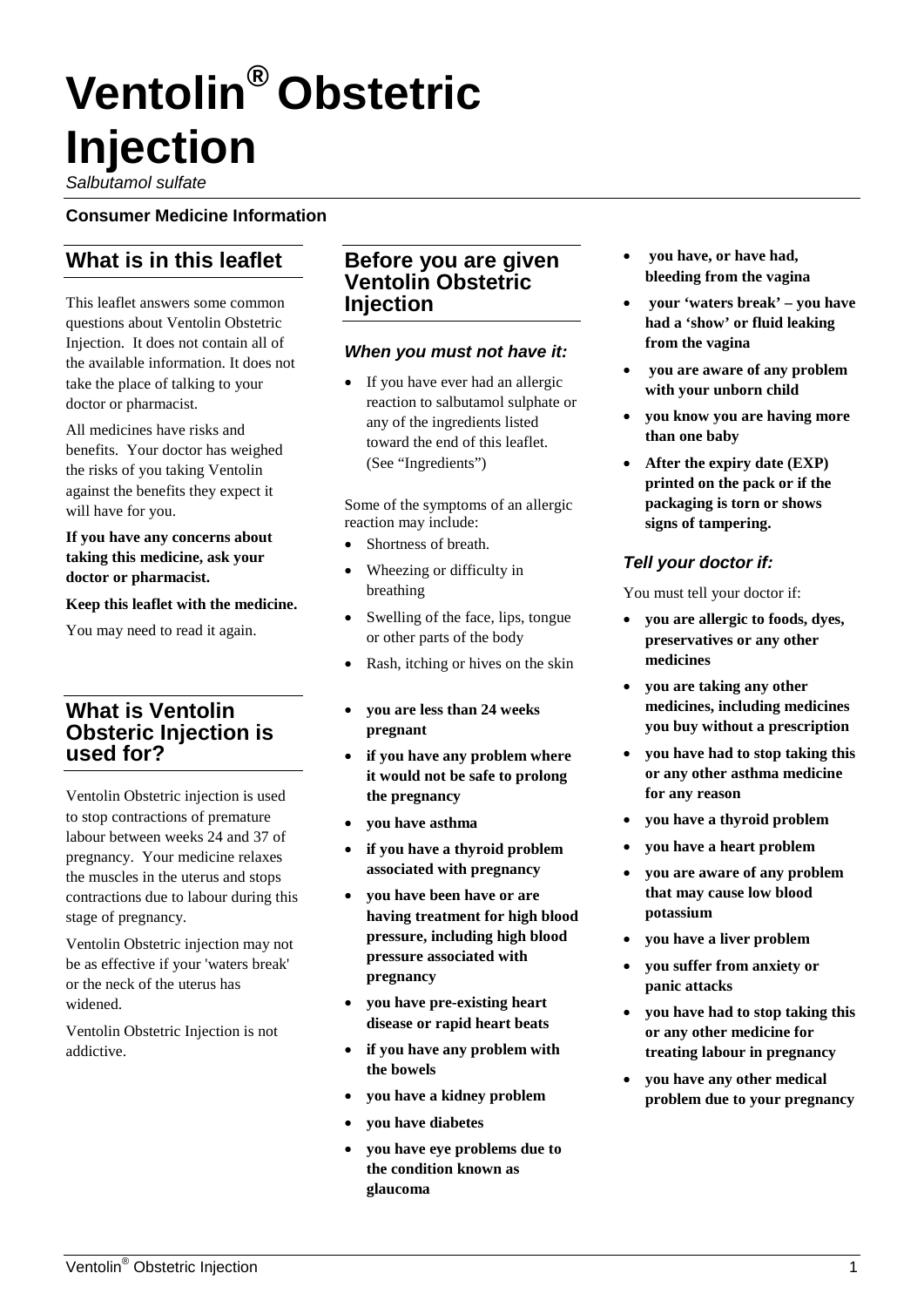## **How do I use Ventolin Obstetric Injection?**

#### *How to take it*

Ventolin Obstetric injection must only be given by a doctor or physician who are experienced in giving tocolytic agents (which are used to treat premature labour).

The liquid in Ventolin Obstetric injection is diluted before use and is given by infusion (sometimes called a 'drip') into a vein. Often a special pump is used to deliver the medicine slowly into the vein.

**Do not try to use Ventolin Obstetric Injection on your own.**

#### *How long you will be given it*

Ventolin Obstetric Injection should not be given for more than 48 hours at a time.

## **What do I do if I have too much? (Overdose)**

**Immediately telephone your doctor or Poisons Information Centre (In Australia call 131126. In new Zealand call 0800 POISON or 0800 764 766) for advice, if you think you or anyone else may have been given too much Ventolin Obstetric Injection, even if there are no signs of discomfort or poisoning.** 

#### **If you are not sure what to do, contact your doctor or pharmacist.**

Symptoms of an overdose may include:

- your heart beating significantly faster than normal
- significant muscle tremors
- an increased rate of breathing due to increased acid in the blood

Some side effects, for example changes in blood sugar (glucose) level or changes in blood potassium level can only be found when your

doctor does tests from time to time to check your progress.

## **While you are given Ventolin Obstetric Injection**

#### *Things you must do*

**If you are about to be started on any new medicine, remind your doctor and pharmacist that you are using Ventolin Obstetric Injection.** 

**Tell any other doctors, dentists, and pharmacists who treat you that you are taking this medicine.**

**If you are going to have surgery, tell the surgeon or anaesthetist that you are taking this medicine.**

It may affect other medicines used during the surgery.

**Keep all of your doctor's appointments so that your progress can be checked.**

**Tell your doctor if you become pregnant or are breast-feeding.** 

Your doctor will tell you which medicine you should take. It is important that asthma is managed well during pregnancy and you should not stop your medicine without asking your doctor.

#### *Things you must not do*

**Do not use Ventolin Obstetric Injection to treat any other complaints unless your doctor tells you to.**

**Do not give this medicine to anyone else, even if their symptoms seem similar to yours.**

## **What are the side effects?**

Like other medicines, Ventolin Obstetric Injection can cause some side effects. If they occur, they are most likely to be minor and temporary. However, some may be serious and need medical attention. Your doctor, pharmacist or nurse will be able to answer any questions you may have.

If you have any of the following side-effects, tell your doctor or nurse: The most commonly reported sideeffects are:

- 'shakiness' of the muscles
- you are aware of your heartbeat
- your heart beats faster than normal
- your heartbeat does not feel regular
- 'warm' feeling
- anxious or tense feeling
- headache
- increased blood flow to the extremities (peripheral vasodilation)
- high blood pressure

Rare side effects are:

- nausea or sick feeling
- Muscle cramps
- Shortness of breath
- Low blood pressure
- Hyperactivity

The following side effects may also happen but the frequency of these is unknown:

- Sweating / chills
- Constipation or diarrhoea or other bowel trouble
- Jaundice (yellow skin or eyes)
- Difficulty sleeping
- Drowsiness and weakness

#### **Tell your doctor or nurse immediately if you notice any of the following:**

- **skin rash**
- **angioedema (sudden swelling under the skin)**
- **faint or dizzy feeling**